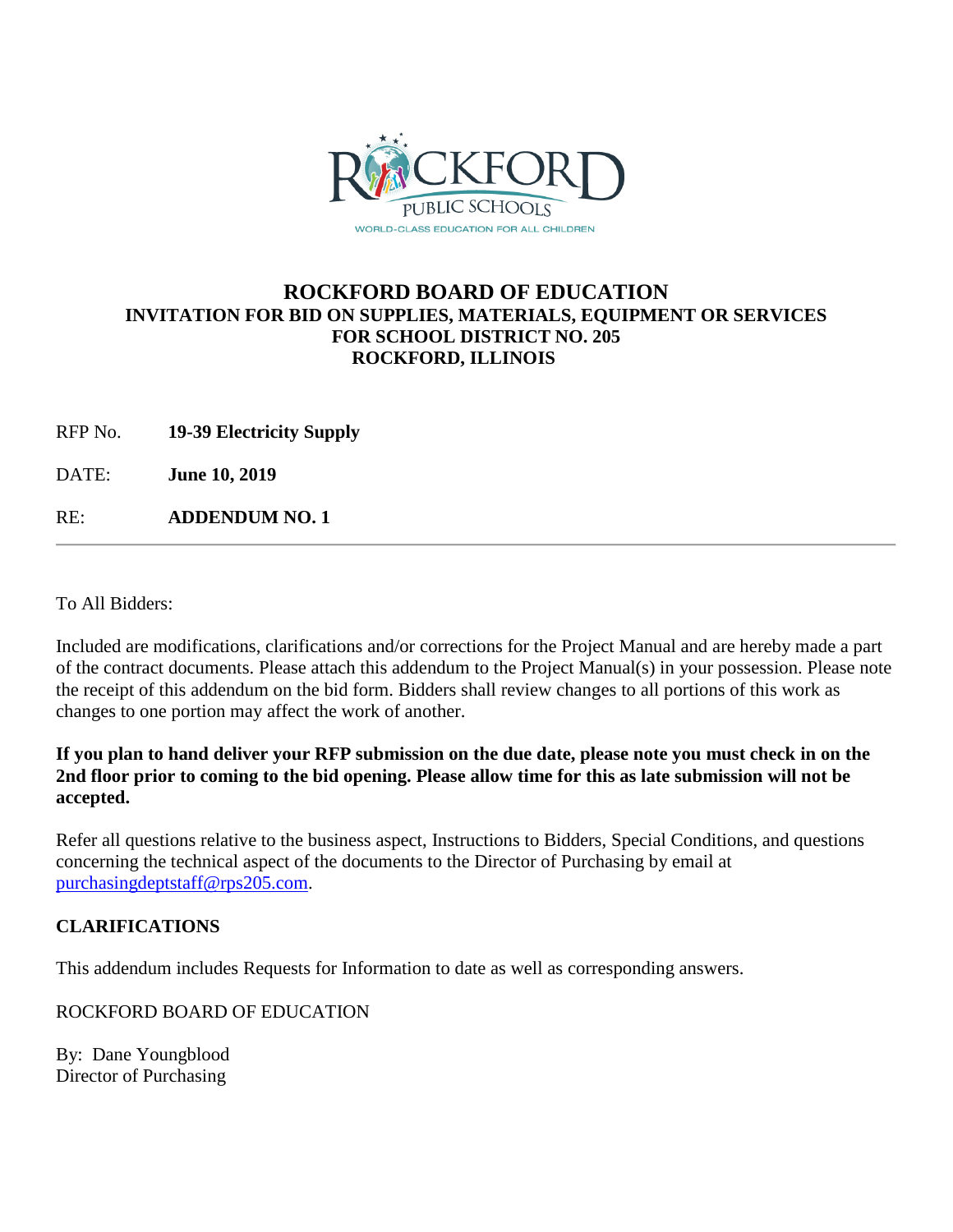## **CLARIFICATIONS**

Below are Requests for Information submitted to date and corresponding answers. Similar questions have been combined into one for clarity.

- 1. Will Suppliers be able to refresh their pricing before final award of the bid? As stated in the RFP, the Board will consider the final award within 90 days of bid opening. Please confirm if Suppliers will have the opportunity to refresh their pricing due to market changes.
	- a. The District is looking for a 3 year fixed rate on electricity supply. We would expect that any pricing submitted on June 13, 2019 would be good through the anticipated Board approval date of July 9, 2019. If approved by the Board, a Notice of Award will be issued on July 10, 2019.
- 2. Regarding Section "7. AWARD" of the General Terms and Conditions, will a contract need to be signed by both parties to bind the agreement? Or will the Board's acceptance of a Supplier's proposal be considered the executed contract?
	- a. A contract will need to be signed by both parties.
- 3. Section "8.PRICING" of the General Terms and Conditions, the RFP states that the price quote is the full purchase price, including delivery to the destination. The Supplier can only provide the rate to supply the electricity and cannot include the utility's delivery charges within the rate. Please confirm if this is acceptable.
	- a. Pricing submitted should be for the rate to supply electricity. The District would like to have other costs included on invoices, including transmission costs.
- 4. Section "8.PRICING" of the General Terms and Conditions, specifically the request for the Respondent to provide price reductions based on comparable pricing within the market after award; this does not apply to electricity. The Supplier's pricing for any fixed components on a forward electricity is set at the time of contracting and isn't subject to adjustments based on what pricing other customers are receiving at later dates during the term of the contract. Please confirm acceptance.
	- a. The District accepts that rate will remain fixed during the term of the contract. Please disregard this language in the RFP.
- 5. Regarding Section "21. Termination without Cause", please confirm if the Supplier is able to charge Early Termination Fees to the customer.
	- a. Yes, Termination without Cause would be subject to early termination fees.
- 6. Regarding the option to extend within the Section 31 of the Supplemental Term and Conditions, will the Supplier and Customer contract a mutually agreed upon rate based on the market conditions at time of extension?
	- a. Yes.
- 7. Supplier Qualifications (14) Option 1 Please confirm if the Supplier should include TLC/ARR credits. a. Yes, supplier should include TLC/ARR credits.